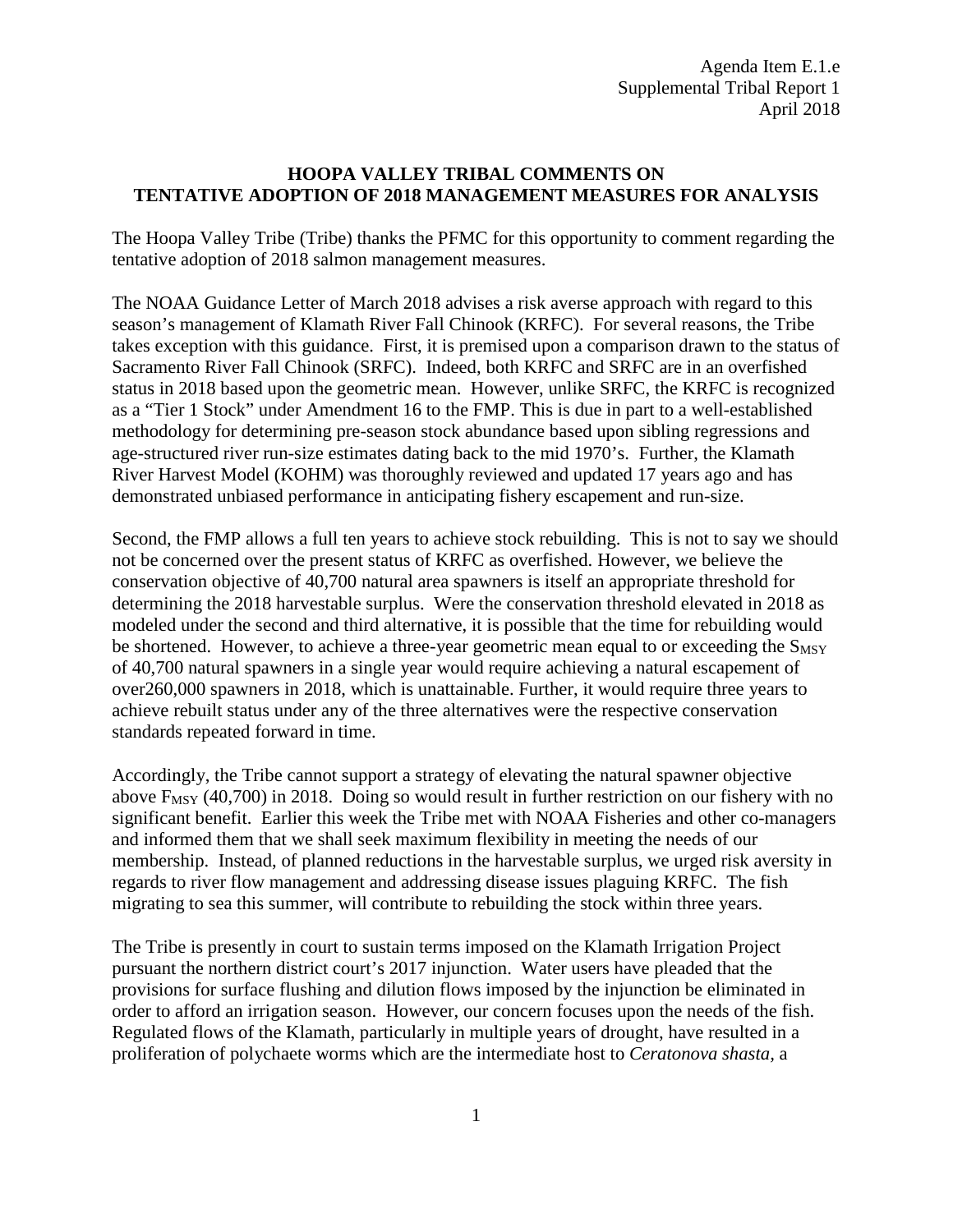parasite whose infectious spores overwhelmed the 2013 and 2014 broods during their outmigration contributing to the depressed status of KRFC.

The Tribe is also seeking a call on water in Trinity River, under the second proviso of the Trinity Act which created the Trinity Division of the Central Valley Project (TRD). The second proviso reserved not less than 50,000-acre-feet of water annually for Humboldt County and downstream users. The contract for this volume of water has never been honored by U.S. Bureau of Reclamation (BOR). Our call would be for water to be released next winter to achieve flow variability, to emulate natural conditions and promote food availability for juvenile salmonids rearing in Trinity River. Again, these fish will be a component contributing to the rebuilding of the KRFC. The depression of the KRFC led to an unprecedented low reserve for tribal fisheries in Klamath River in 2017.

Declining trends in KRFC abundance are of great concern for the Tribe. As a result, the Tribe has also sought relief by exploring alternative harvest strategies. In 2015 the Tribe formally requested consultation with NOAA Fisheries regarding a selective harvest weir on Trinity River in Hoopa Valley Reservation. The primary objective of the weir was to address concerns raised by an environmental group (Environmental Protection Information Center (EPIC), Arcata, CA), that hatchery Coho were overwhelming the Klamath component of listed Southern Oregon and Northern California Coastal Coho (SONCC). Under our proposal, removal of surplus hatchery adult Coho would lessen their impact in affecting natural Coho productivity.

Unfortunately, the settlement decree in *EPIC v Lehr* (2014) led to a reduction in hatchery production of Coho yearlings (from 500,000 yearlings to 300,000). While this reduction was imposed for a single year by court decree, the draft Hatchery and Genetics Management Plan (HGMP) for Trinity River Hatchery (TRH) submitted by BOR to NOAA in December 2017 perpetuates the reduction indefinitely. The Tribe has strenuously objected to the HGMP because it ignores selective harvest as a tool to address surplus hatchery Coho in the Basin. As a result, our concept to protect a listed stock while preserving harvest opportunities has been greatly diminished. Moreover, mitigation for construction of the TRD is a federal responsibility owed to our Tribe and must not be reduced as a response to ESA concerns. Production of brood year 2017 Coho at TRH will total approximately 100,000 yearlings, much less than historic mitigation and only a third of the stated objectives in the draft HGMP. The Tribe looks to NOAA Fisheries to expedite review and issuance of a permit for our selective harvest weir and to restore full mitigation at TRH to enable a meaningful fishery for Coho among our membership.

The PFMC operates under constraints for Rogue-Klamath (R-K) Coho established by the 1999 Biological Opinion resulting from Section 7 consultation on Amendment 13 to the FMP. The unexpected rise in marine exploitation seen across all three alternatives to at or near the threshold of 13% is particularly concerning. Given that the Tribe has yet to receive an allowance for its selective harvest weir for removal of hatchery Coho, it seems inappropriate for non-tribal fisheries to access increasing shares of this resource. We understand that the Council may act to accept a recommendation from the STT regarding use of additional data which would significantly reduce the preseason expected exploitation of R-K Coho. In any case, that rate applies equally to hatchery and natural fish whereas the Tribe's selective weir operates to target only hatchery fish.